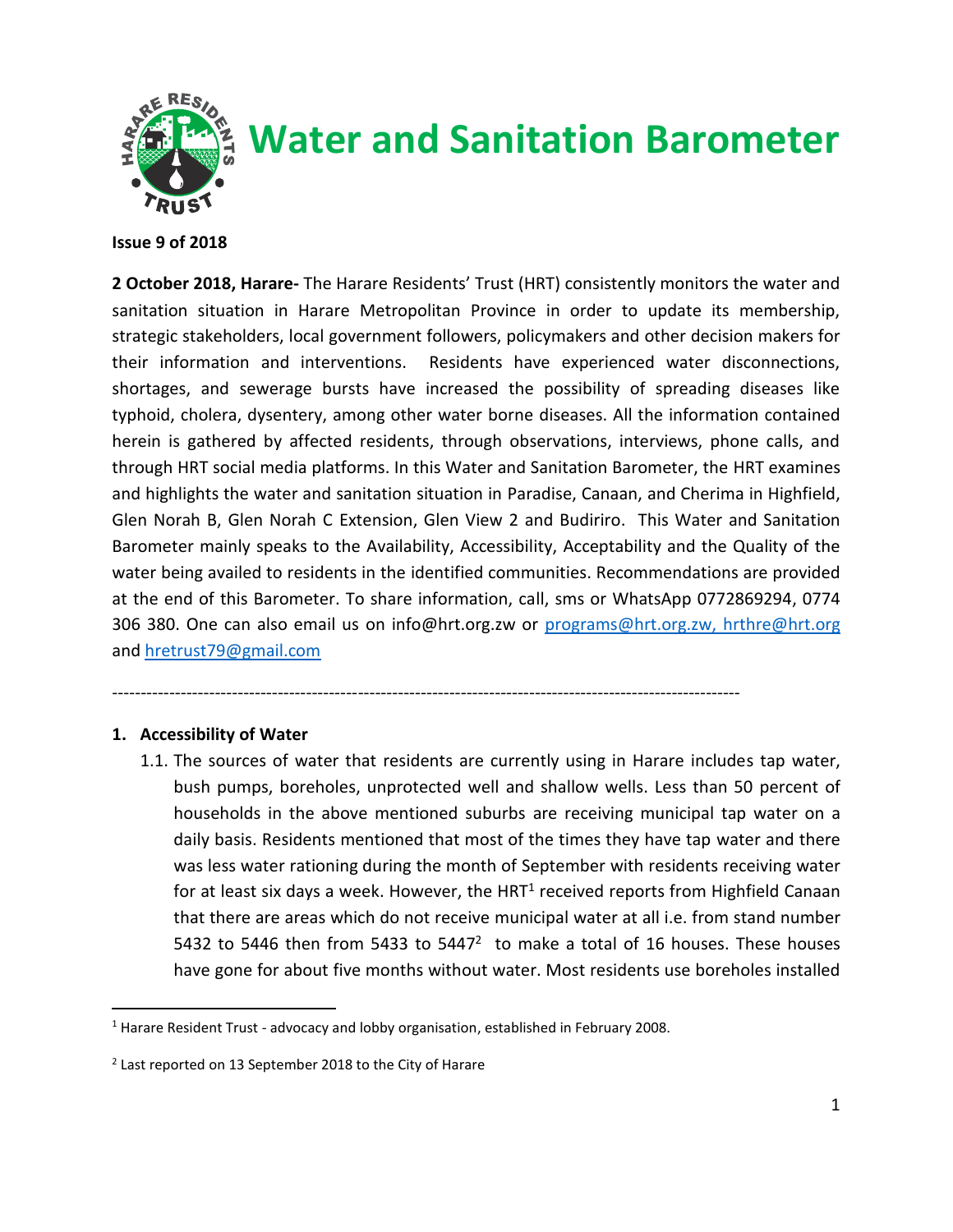by the city council, Church organisations, and humanitarian organisations as an alternative to municipal tap water. However, the boreholes are proving to be few as some residents in Highfield Cherima are getting water from shallow wells around the suburbs, which pose serious health risks.

#### **2. Acceptability of Water**

- 2.1. The water being received from the City of Harare looks very clean with naked eyes most of the times. However, there are some times when the water comes out with a brownish color that will even discourage residents to use for domestic use.
- 2.2. In Glen Norah C Extension residents constantly receive muddy water specifically on 20 September when the HRT received a report that the water coming out of taps was highly unacceptable.
- 2.3. Residents from Highfield, Glen Norah, Glen View and Budiriro shared the same sentiments and showed that they are not ready to accept the water from City of Harare as clean and safe despite the city council insisting that the tap water is 95 percent safe for domestic use.
- 2.4. These residents have put their trust in community boreholes and that where they are getting water for domestic use especially drinking and cooking only, yet at the end of the month they have to pay for water<sup>3</sup> which they have not consumed during the month. They instead only used the dirty water for other household chores i.e. laundry, bathing and toilet use. However, the resident in Glen View has left with confusion on which source of water is really clean and safe to consume after the City of Harare has decommissioned two boreholes in Glen View.

### **3. Availability of Water**

 $\overline{a}$ 

- 3.1. Residents in Highfield, Glen Norah, Glen View and Budiriro complemented that they are receiving water most of the time. Residents applauded the City of Harare for making the water available for 80 percent of the month of September. This could possibly be attributed to the outbreak of cholera which broke out on 6 September 2018.
- 3.2. **Glen Norah C Ext:** Residents indicated that they get water during the night from around 11pm to around 3am. Resident fetch water from a borehole located between Glen Norah C and Highfield Paradise which produces yellow water and also at a tank

<sup>&</sup>lt;sup>3</sup> Water consumption and fixed water charge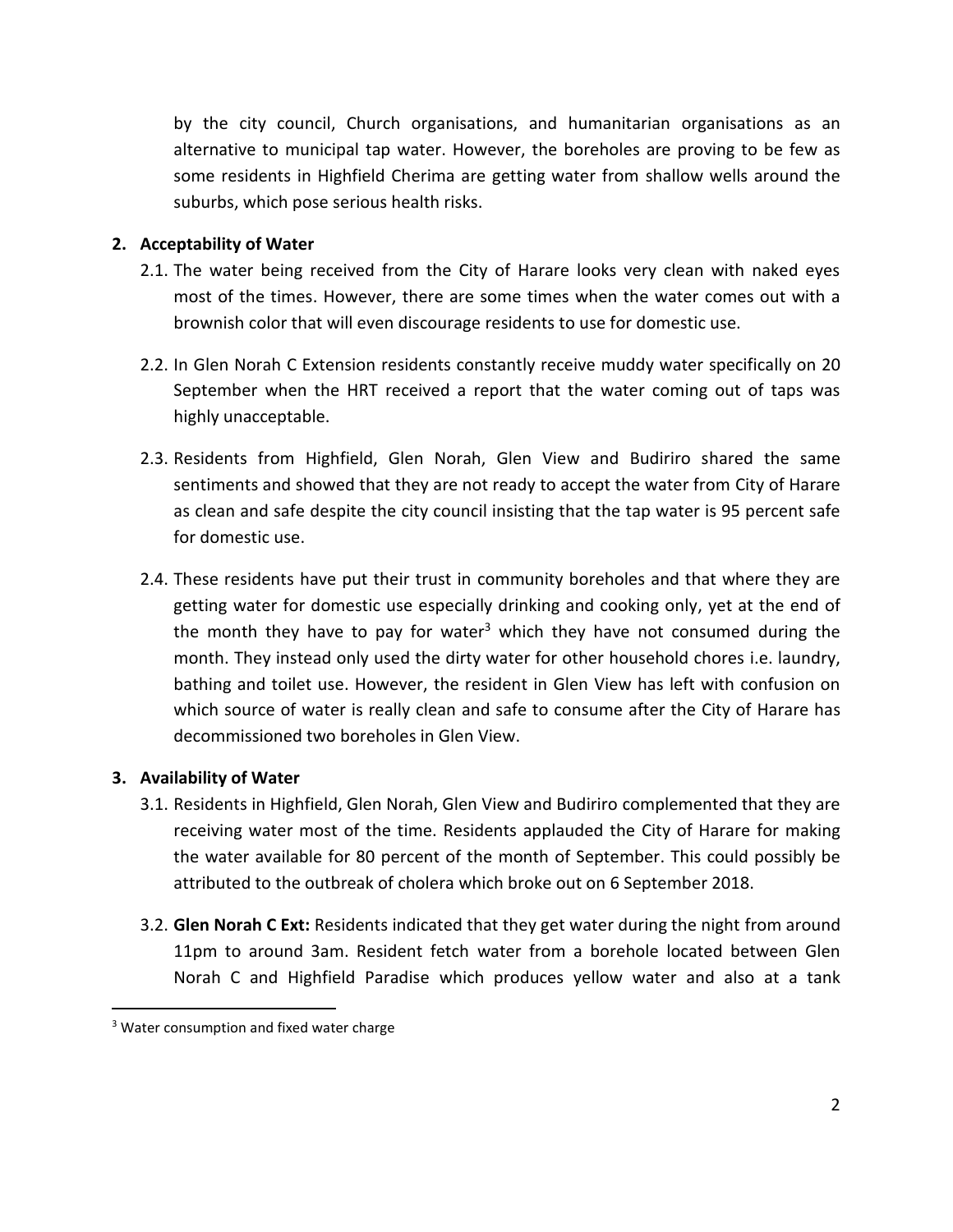between Glen Norah C and Highfield Paradise which was previously used by the farm owner. Residents said that they have been using the water from this tank since 2008.

- 3.3. **Highfield Cherima:** Water has been available for seven days a week. However there are unspecified days when water is disconnected at around 0600hrs and then restored at around 1100hrs. Residents have been facing challenges to access water when water is disconnected as they have only two boreholes<sup>4</sup> in the suburb.
- 3.4. **Budiriro:** Resident in Budiriro 3 complemented that they get water every day and have a backup of a council borehole located at the Budiriro 1 Community Hall. However, the HRT received report on 8 September that the city council was disconnecting water to residents with huge bills whilst at the same time the cholera outbreak has just declared.

## **4. Quality of Water Supplied**

4.1. The quality of water remains an issue in all suburbs in Harare. Residents have resorted to using borehole water for drinking and self well located at individual stands. The City of Harare gives justification that when water is supplied from the water sources it will be clean and it is safe for human consumption. The quality of water has been compromised also when the a human body was found in the Sunningdale Water valve chambers<sup>5</sup> meaning that there is lack of security of the council's water and sewerage infrastructure. This has been a nightmare for most residents who have to use their municipal water for other household chores instead of consumption.

### **5. Sanitation Situation**

 $\overline{a}$ 

5.1. **Glen View:** In Glen View 2 residents have repeatedly appealed to the City of Harare's District Office there to repair the burst sewer flowing along Second Street and 42 Crescent which was partially attended to late August 2018. The latest report by residents was made on 9 September and the issue took at least four days to be resolved with the city council stating that they have run out of vaccines to vaccinate sewer burst pipes. This has been cited as one of the causes of Cholera outbreak in Glen View which was first reported on 6 September 2018.

<sup>4</sup> One borehole is located at the Western Triangle bus terminus and another one is at Geneva.

<sup>&</sup>lt;sup>5</sup> A human body was found in the Sunningdale valve tanks on Friday 28 September 2018 and was removed the following day by the City of Harare. Children playing near the valve chamber identified the dead body, not yet decomposed, and alerted their parents who then informed the City of Harare and the Police resulting in the retrieval of the body.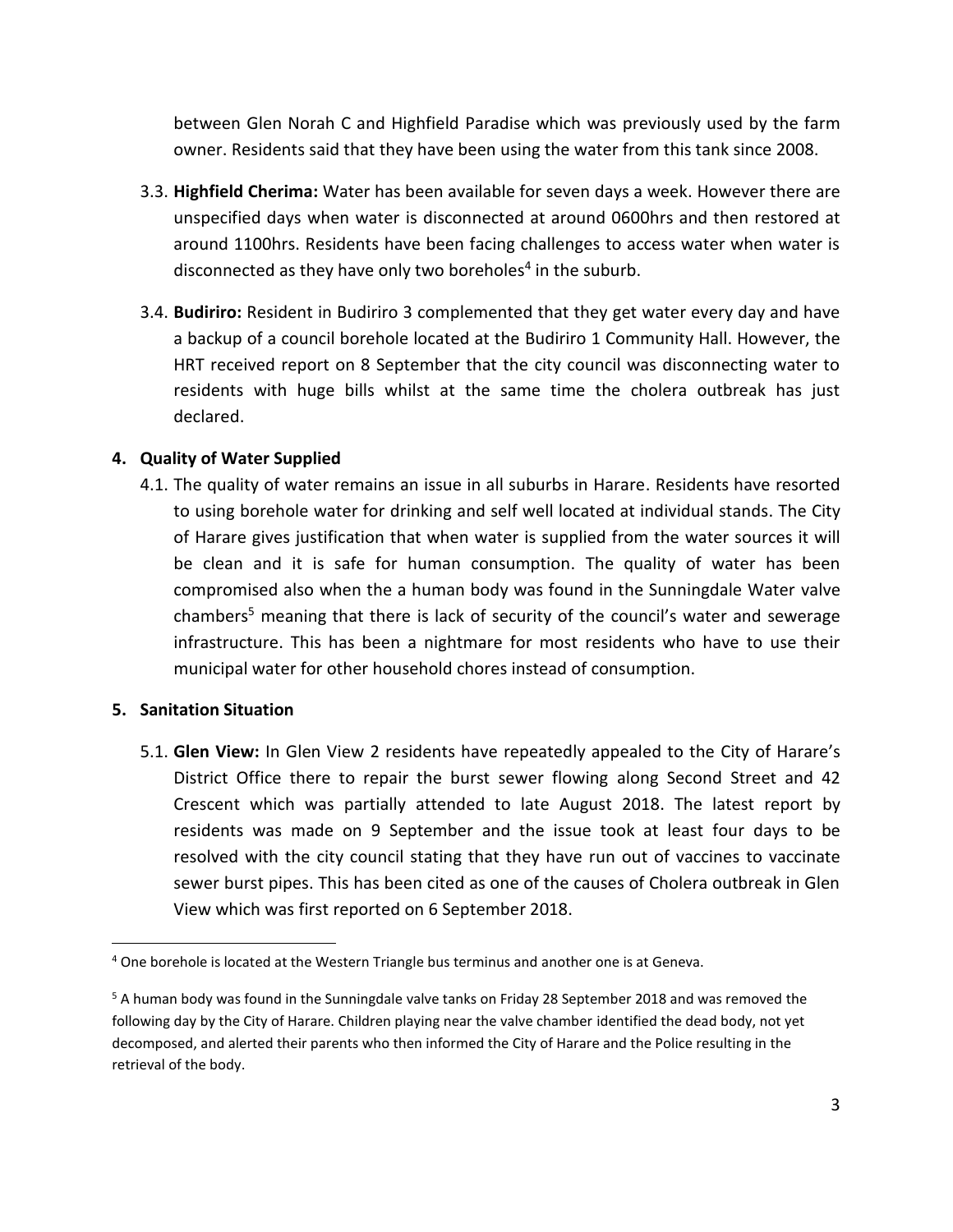5.2. Highfield: The HRT<sup>1</sup> received a report on 13 September 2018 that there is sewage burst which was affecting stand number 5465, 5461 and 5463 along 226<sup>th</sup> street<sup>6</sup> and this was causing toilets blockages, filling them up and spilling into residential yards. The Suburban Residents' Committee initially engaged the District Office only to be told that there were some people who had been sent to look into the matter but no one came. However, they decided to engage the HRT $1$  office then the Sewage was rectified after five days of consistent follow up.

**On** 11 September 2018 the HRT also received report that the council had rectified the problem of sewer the previous day, but on this day at 3294 Old Highfield they wake up with sewage flowing through their door step.

- 5.3. Glen Norah C Extension: There is sewage at 9247 Glen Norah C which has gone for a month without being repaired but it has been reported to the District office. The responsible people cited that they cannot repair the sewer because the next door of 9247 always keep their gates locked therefore they cannot work.
- 5.4. **Budiriro:** The HRT received numerous reports of burst sewer pipes from Budiriro. These are as follows; along Twiza Road at number 2832 Budiriro on 14 September 2018, 508 Budiriro on the same day having been reported on the weekend of 11 September 2018. In Budiriro 4 also they spent two weeks with sewage flowing at number 7797 being unattended after reporting at the district office. The District Office has been giving excuses that they have no fuel or gloves to use.
- 5.5. Basing on the reports HRT<sup>1</sup> is receiving from residents, indications are that the city council is not responding to sewer blockages in the stipulated time of 24 hours stated in the City of Harare's Service Delivery Charter. Residents also said that the council no longer sprays chlorine when they have unblocked the sewer. Residents are worried.

 $\overline{a}$ 

<sup>6</sup> This is in Highfield Canaan near ZAOGA church